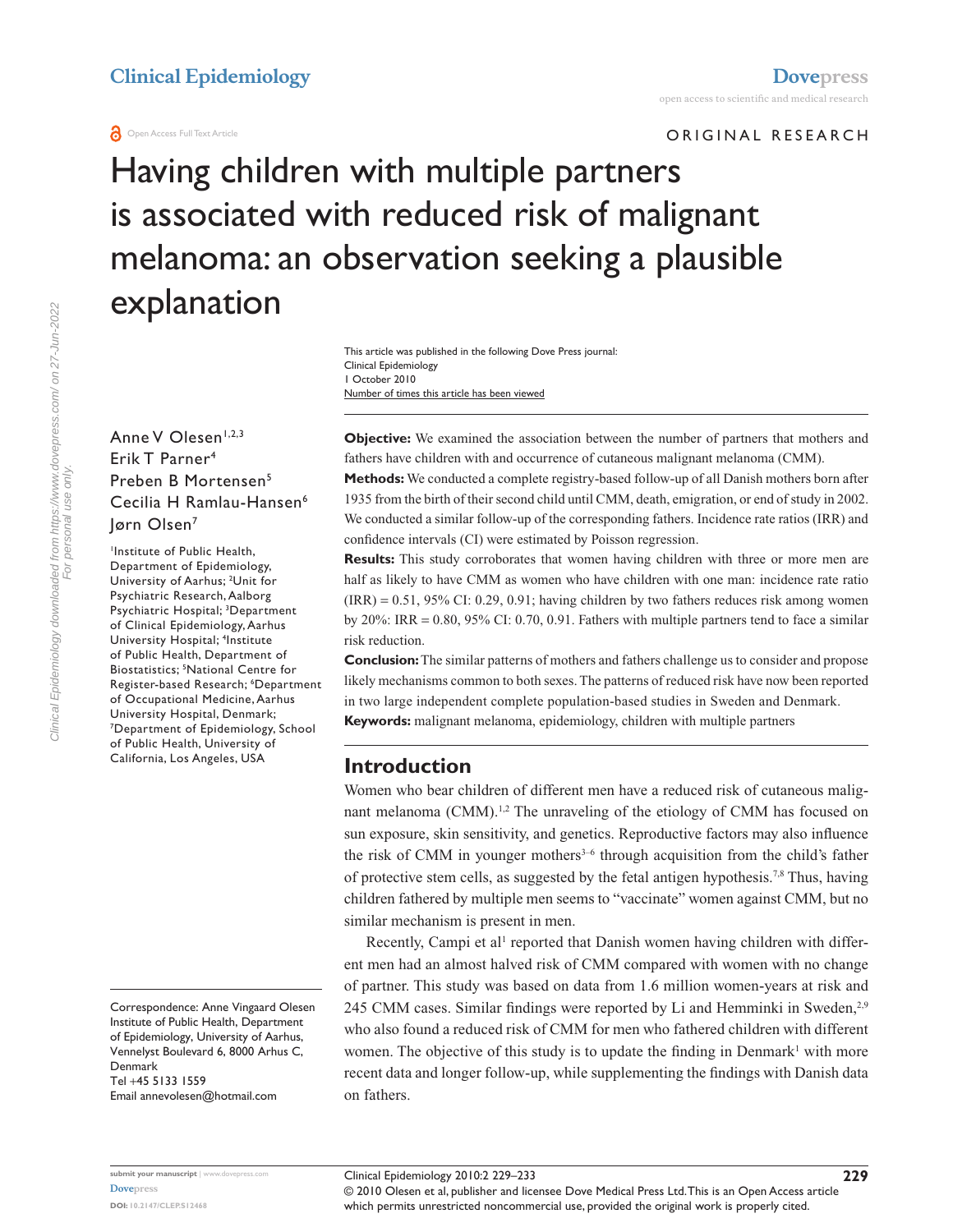### **Materials and methods**

We conducted this nationwide follow-up study using data from administrative and medical registries in Denmark.<sup>10</sup>

Using Denmark's Civil Registration System (CRS), we identified all women born after 1935 who were alive on April 2, 1968. Those dates were chosen in order to maximize the time available for identification of linkage between the mother and her children. The CRS, established on April 2, 1968, includes all Danish citizens who were alive on or born after that date. Similarly, we used CRS to establish the cohort of fathers alive on April 2, 1968. Follow-up of mothers and fathers continued from the birth of their second child until CMM diagnosis, death, emigration, or the end of the study, on December 31, 2002.

Incident cases of CMM among the mothers and the fathers were identified from the Danish Cancer Registry.11 We estimated the incidence rate ratio (IRR) by Poisson regression, using STATA 10 statistical software (StataCorp LP, College Station, TX).

Exposure started at the birth of the first child whose father or mother was different from the one registered at the previous birth(s) (by number of different fathers/mothers: 1, 2, and 3+). We considered women and men "exposed" if they had at least one child by a different partner than their first child, that is, if at least two different identifiable fathers or mothers were registered. Women who had a missing identifier for the father and no indication of a different father in any of the pregnancies were considered unexposed. Some of the offspring could not be linked to a father if the father either died before April 2, 1968, or if he was too old to be identifiable in the CRS; implying that some of the older fathers dropped out, or could be misclassified as having fewer partners than they actually did. By design, all mothers were known. The variables for potential confounders were derived from the CRS. Potential confounders included current parental age (in groups:  $<$ 29, 30–39, 40–49, 50–59, and 60–69 years); current calendar period (in five categories: 1935–64, 1965–74, 1975–84, 1985–94, and 1995–2002); time since last birth (dichotomous:  $\leq 10$  or  $> 10$  years); parity  $(2, 3, 4, 5, \ge 6,$  defining parity of both fathers and mothers as the number of registered live-born children); and the mother's or father's age at first birth (in groups:  $\leq 24$ , 25–29, 30–34, and  $\geq$ 35 years).

# **Results**

Among 941,228 women giving birth to two or more children in the period from 1950 to 2002, we identified 3,687 with incident CMM during 19.7 million women-years at risk.

Among the women included in this study only 1.6% had partners with missing identity. A total of 899,942 fathers of known identity were eligible for follow-up from the birth of their second child; among them, we identified 2,837 cases of CMM during 18.5 million men-years. Tables 1 and 2 show IRRs for the association between the number of births resulting from different partners and subsequent risk of CMM, estimated by Poisson regression. We present these results separately for women (Table 1) and men (Table 2).

Women who had children fathered by two men had a 20% reduction in the CMM risk compared with women who had children with one man: incidence rate ratio  $(IRR) = 0.80$ , 95% confidence interval (CI): 0.70, 0.91, *P* = 0.001; the risk was halved among women whose children were fathered by three or more men: IRR =  $0.51$ ,  $95\%$  CI:  $0.29$ ,  $0.91$ ,  $P = 0.03$ . Among men who had children with two or more different women reduction of risk was similar to that of women with analogous reproductive history. Compared with men who had children with one woman, IRR of CMM was 0.87, 95% CI: 0.75, 1.01,  $P = 0.07$  for men who fathered children with two different women; for men who fathered children with three or more women: IRR = 0.68, 95% CI: 0.40, 1.14, *P* = 0.14. With the purpose of providing data for use in power calculations of future studies, we have added estimates of all IRRs in the used multivariate model (Tables 1 and 2).

### **Discussion**

Both women and men who had children with more than one partner had a lower risk of CMM than their counterparts having children with one partner. The results reached statistical significance at the 5% level only for women. However, the dose-response pattern, observed among both women and men, is evidence against these findings occurring by chance. The fetal antigen hypothesis might be an interesting explanation of the finding in females, but it does not explain the similar findings that we see for males.

Our findings are in agreement with results of two Swedish studies for both women<sup>2</sup> and men.<sup>9</sup> Li and Hemminki<sup>2,9</sup> adjusted their estimates for socioeconomic status measured by the six-category variable describing occupation type (agriculture, manual worker, blue collar, professional, selfemployed, and others) with information, taken from population censuses held in 1960, 1970, and 1980, applied to the study period from 1961–1980.<sup>12</sup> This variable is probably a crude measure of the true socioeconomic condition, which may explain the similarity of results before and after adjustment for this variable in the two Swedish studies; suggesting that confounding by social conditions, as determined by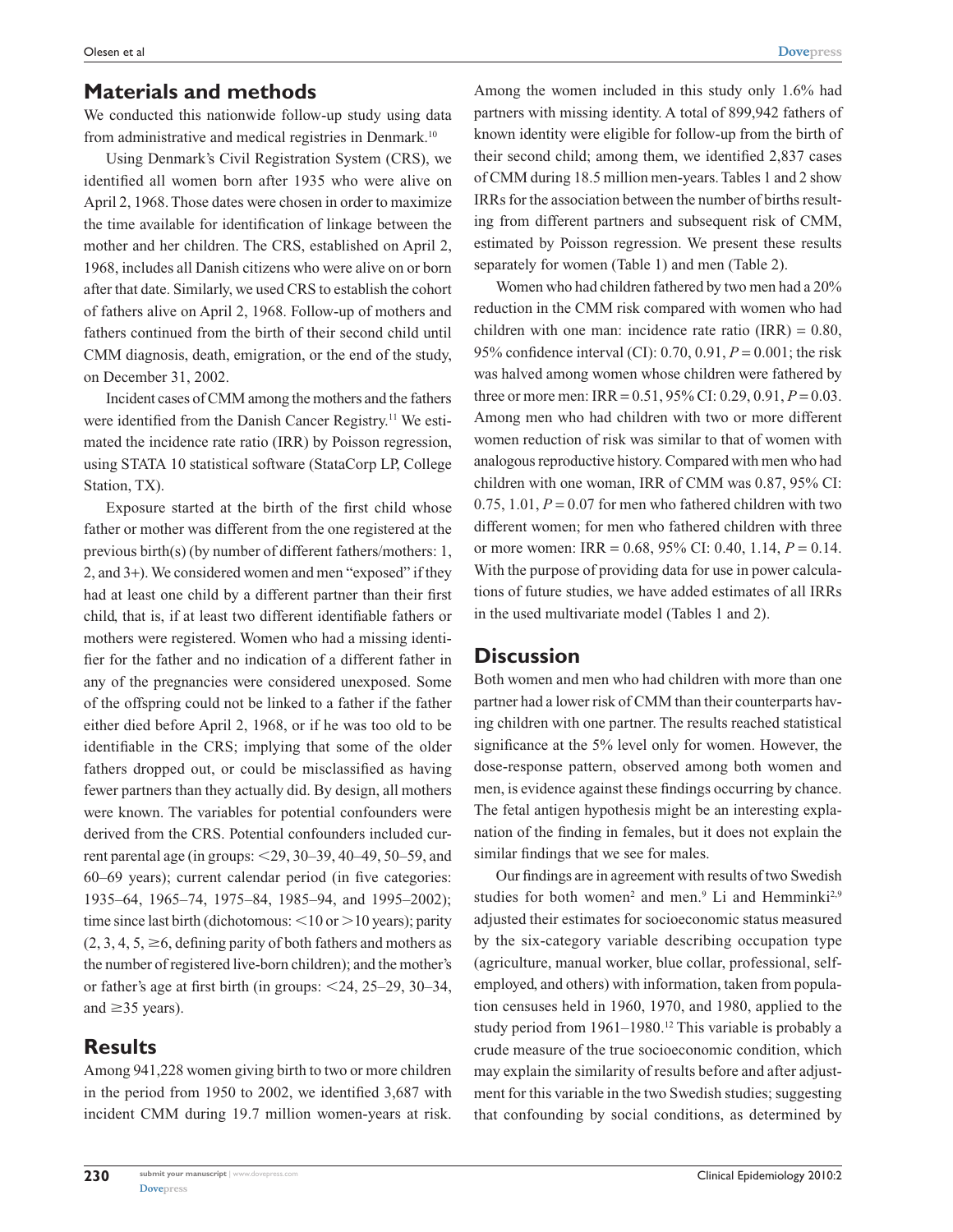|                                  | Cases n | <b>Women-years</b><br>in 100,000s | IR per 100,000 | 95% CI     | <b>Mutually</b><br>adjusted IRR | 95% CI     |
|----------------------------------|---------|-----------------------------------|----------------|------------|---------------------------------|------------|
| Total                            | 3,687   | 196.76                            | 18.7           | 18.1, 19.4 |                                 |            |
| I father                         | 3,419   | 177.84                            | 19.2           | 18.6, 19.9 | 1.00                            | Ref        |
| 2 fathers                        | 256     | 17.54                             | 14.6           | 12.9, 16.5 | 0.80                            | 0.70, 0.91 |
| $3+$ fathers                     | 12      | 1.39                              | 8.6            | 4.9, 15.2  | 0.51                            | 0.29, 0.91 |
| Mother's age at first birth      |         |                                   |                |            |                                 |            |
| $<$ 24                           | 2,422   | 144.50                            | 16.8           | 16.1, 17.4 | 1.00                            | Ref        |
| $25 - 29$                        | 1,032   | 44.33                             | 23.3           | 21.9, 24.7 | 1.20                            | 1.11, 1.30 |
| $30 - 34$                        | 205     | 7.13                              | 28.8           | 25.1, 33.0 | 1.36                            | 1.17, 1.58 |
| $35+$                            | 28      | 0.81                              | 34.6           | 23.9, 50.1 | 1.45                            | 0.99, 2.13 |
| Time since latest birth          |         |                                   |                |            |                                 |            |
| less than 10 years               | 1,266   | 100.14                            | 12.6           | 12.0, 13.4 | 1.00                            | Ref        |
| more than 10 years ago           | 2,421   | 96.62                             | 25.1           | 24.1, 26.1 | 1.09                            | 0.98, 1.21 |
| Age during follow-up             |         |                                   |                |            |                                 |            |
| $<$ 29                           | 178     | 28.95                             | 6.1            | 5.3, 7.1   | 1.00                            | Ref        |
| $30 - 39$                        | 1,011   | 73.65                             | 13.7           | 12.9, 14.6 | 1.64                            | 1.38, 1.94 |
| $40 - 49$                        | 1,359   | 56.99                             | 23.8           | 22.6, 25.2 | 2.38                            | 1.96, 2.89 |
| $50 - 59$                        | 912     | 31.04                             | 29.4           | 27.5, 31.4 | 2.67                            | 2.17, 3.30 |
| $60 - 69$                        | 227     | 6.14                              | 37.0           | 32.5, 42.1 | 3.21                            | 2.51, 4.09 |
| $70+$                            |         |                                   |                |            |                                 |            |
| Calendar period during follow-up |         |                                   |                |            |                                 |            |
| 1935-64                          | 7       | 2.53                              | 2.8            | 1.3, 5.8   | 0.27                            | 0.13, 0.57 |
| 1965-74                          | 113     | 20.93                             | 5.4            | 4.5, 6.5   | 0.39                            | 0.32, 0.48 |
| 1975-84                          | 551     | 44.38                             | 12.4           | 11.4, 13.5 | 0.67                            | 0.60, 0.74 |
| 1985-94                          | 1,292   | 63.50                             | 20.3           | 19.3, 21.5 | 0.87                            | 0.81, 0.94 |
| 1995-2002                        | 1,724   | 65.42                             | 26.4           | 25.1, 27.6 | 1.00                            | Ref        |
| Parity                           |         |                                   |                |            |                                 |            |
| $\overline{2}$                   | 2,458   | 129.29                            | 19.0           | 18.3, 19.8 | 1.00                            | Ref        |
| 3                                | 978     | 51.27                             | 9.1            | 17.9, 20.3 | 0.97                            | 0.90, 1.05 |
| 4                                | 208     | 12.61                             | 16.5           | 14.4, 18.9 | 0.84                            | 0.73, 0.97 |
| 5                                | 35      | 2.68                              | 13.1           | 9.4, 18.2  | 0.67                            | 0.48, 0.94 |
| $6+$                             | 8       | 0.91                              | 8.7            | 4.4, 17.5  | 0.44                            | 0.22, 0.89 |

| Table I Incidence rates (IR) of cutaneous malignant melanoma and mutually adjusted incidence rate ratios (IRR) estimated with data |  |  |
|------------------------------------------------------------------------------------------------------------------------------------|--|--|
| from follow-up of Danish mothers from the birth of their second child in the period from 1950 to 2002                              |  |  |

**Notes:** Cohort comprised all Danish women born after 1935 and alive on April 2, 1968.

occupation alone, is an insufficient explanation of the findings.

The observed association of reduced risk of melanoma for men and women having children with multiple partners might be due to confounding, not only by socioeconomic conditions. We lack registry data on strong risk factors such as sun exposure and phenotypic characteristics, and uncontrolled confounding could be a possible explanation that should be considered when such risk factors are strongly linked with partner change.

We found, among women and men, mutually adjusted negative associations of both parity and number of the partners with the risk of CMM. Currently, the prevailing explanation of the inverse association between high parity and melanoma risk is almost exclusively related to confounding by lifestyle and socioeconomic status.<sup>2,5,9,12,13</sup>

The argument behind this conjecture is that having more children reduces resources needed to obtain excessive sun exposure (eg, leisure time and money), thereby lowering risk of CMM.<sup>5</sup> Similarly, changes of partner may lead to extension of the reproductive period, and result in greater number of children per parent. As a result, the CMM risk among the "partner-changers" decreases secondary to paucity of time and financial resources available for sunbathing. To our knowledge, neither this study nor others present data adequately supporting this explanation of an interplay between number of children, level of sunbathing, and CMM risk. On the contrary, sunbathing could be positively related with family size and multiple partners.

According to a hypothesis introduced by Li and Hemminki,<sup>2</sup> female divorcees have an excess of tobacco-, alcohol- and HPV-related cancers (all of which may be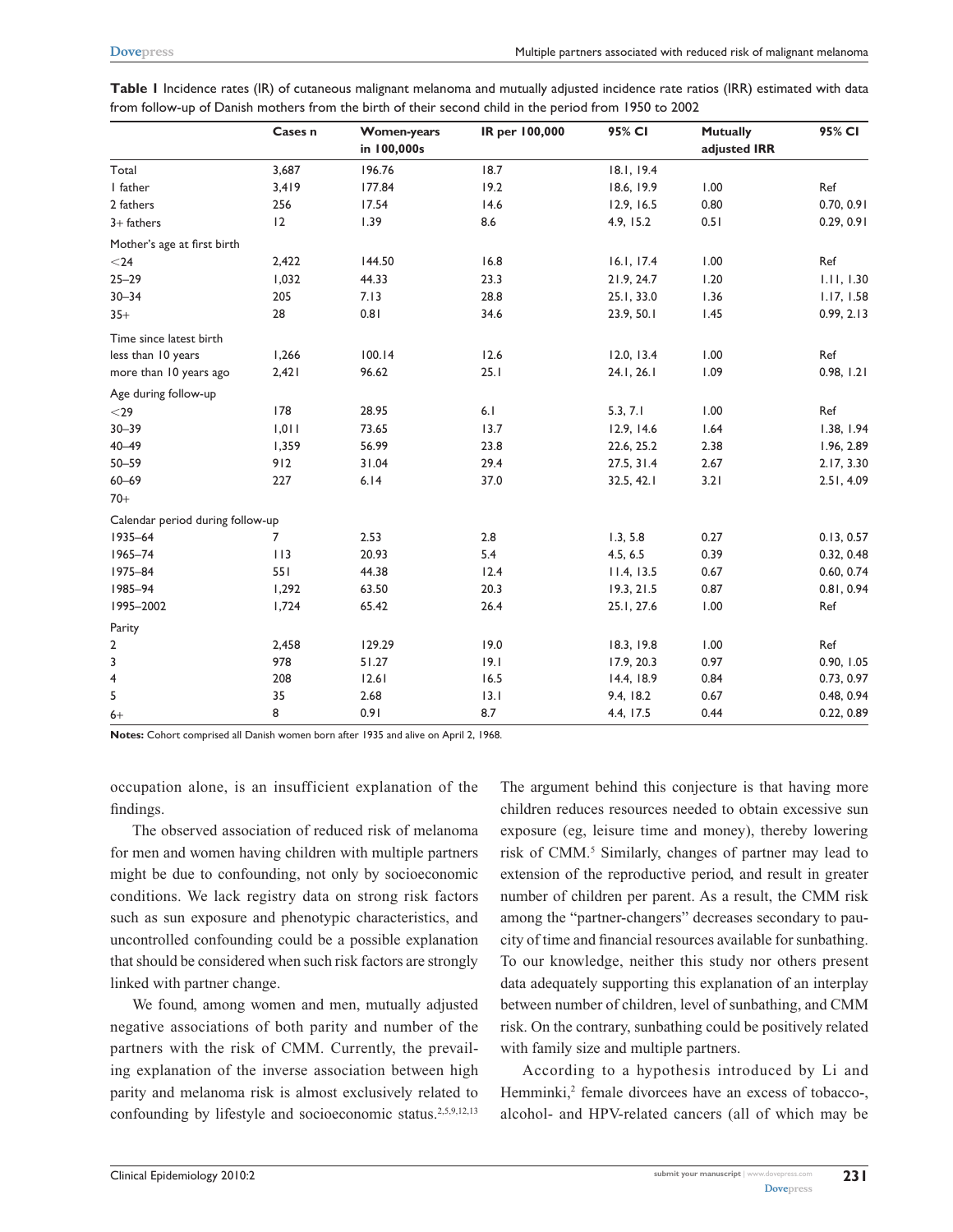| Table 2 Incidence rates (IR) of cutaneous malignant melanoma and mutually adjusted incidence rate ratios (IRR) estimated with data |  |
|------------------------------------------------------------------------------------------------------------------------------------|--|
| from follow-up of men that have fathered the offspring of the cohort Danish mothers in Table 1                                     |  |

|                                  | Cases n | Men-years   | IR per 100,000 | 95% CI     | <b>Mutually</b> | 95% CI      |
|----------------------------------|---------|-------------|----------------|------------|-----------------|-------------|
|                                  |         | in 100,000s |                |            | adjusted IRR    |             |
| Total                            | 2,837   | 184.80      | 15.4           | 14.8, 15.9 |                 |             |
| I mother                         | 2,610   | 167.11      | 15.6           | 15.0, 16.2 | 1.00            | Ref         |
| 2 mothers                        | 212     | 16.14       | 13.1           | 11.5, 15.0 | 0.87            | 0.75, 1.01  |
| $3+$ mothers                     | 15      | 1.54        | 9.7            | 5.9, 16.2  | 0.68            | 0.40, 1.14  |
| Father's age at first birth      |         |             |                |            |                 |             |
| $<$ 24                           | 1,032   | 82.29       | 12.5           | 11.8, 13.3 | 1.00            | Ref         |
| $25 - 29$                        | 1,225   | 73.19       | 16.7           | 15.8, 17.7 | 1.15            | 1.06, 1.25  |
| $30 - 34$                        | 425     | 22.60       | 18.8           | 17.1, 20.7 | 1.15            | 1.02, 1.30  |
| $35+$                            | 155     | 6.70        | 23.1           | 19.8, 27.1 | 1.17            | 0.97, 1.41  |
| Time since latest birth          |         |             |                |            |                 |             |
| less than 10 years               | 780     | 93.87       | 8.3            | 7.7, 8.9   | 1.00            | Ref         |
| more than 10 years ago           | 2,057   | 90.93       | 22.6           | 21.7, 23.6 | 1.18            | 1.03, 1.34  |
| Age during follow-up             |         |             |                |            |                 |             |
| $<$ 29                           | 37      | 14.27       | 2.6            | 1.9, 3.6   | 1.00            | Ref         |
| $30 - 39$                        | 489     | 63.62       | 7.7            | 7.0, 8.4   | 2.17            | 1.54, 3.06  |
| $40 - 49$                        | 881     | 59.13       | 14.9           | 13.9, 15.9 | 3.33            | 2.33, 4.75  |
| $50 - 59$                        | 958     | 35.54       | 27.0           | 25.3, 28.7 | 5.03            | 3.48, 7.27  |
| $60 - 69$                        | 414     | 11.18       | 37.0           | 33.6, 40.8 | $6.15$          | 4.19, 9.02  |
| $70+$                            | 58      | 1.06        | 54.8           | 42.4, 70.9 | 8.55            | 5.35, 13.66 |
| Calendar period during follow-up |         |             |                |            |                 |             |
| 1935-64                          | 4       | 2.32        | 1.7            | 0.6, 4.6   | 0.21            | 0.08, 0.57  |
| 1965-74                          | 76      | 19.89       | 3.8            | 3.1, 4.8   | 0.35            | 0.27, 0.45  |
| 1975-84                          | 354     | 42.40       | 8.3            | 7.5, 9.3   | 0.55            | 0.48, 0.62  |
| 1985-94                          | 899     | 59.77       | 15.0           | 14.1, 16.1 | 0.72            | 0.66, 0.79  |
| 1995-2002                        | 1,504   | 60.42       | 24.9           | 23.7, 26.2 | 1.00            | Ref         |
| Parity                           |         |             |                |            |                 |             |
| 2                                | 1,828   | 120.42      | 15.2           | 14.5, 15.9 | 1.00            | Ref         |
| 3                                | 749     | 48.29       | 15.5           | 14.4, 16.7 | 0.93            | 0.85, 1.01  |
| 4                                | 207     | 12.35       | 16.8           | 14.6, 19.2 | 0.96            | 0.83, 1.12  |
| 5                                | 47      | 2.77        | 17.0           | 12.8, 22.6 | 0.96            | 0.71, 1.29  |
| $6+$                             | 6       | 0.97        | 6.2            | 2.8, 13.7  | 0.34            | 0.15, 0.75  |

**Notes:** Fathers were followed up from the birth of their second child in the period from 1950 to 2002.

poverty-related), accompanied by lower rates of malignancies related to affluence. For example, Sigvardsson and colleagues<sup>14</sup> reported a decreased risk of CMM in Swedish female alcoholics, while Freedman and colleagues<sup>15</sup> found that long duration of smoking was inversely associated with risk of CMM. The latter study, contrary to expectation, found alcohol intake to be associated with an increased CMM risk, while parity was not associated with it.

In order to encircle the characteristics of a "partner changer", we included the very limited information on maternal socioeconomic conditions in the period from 1980 to 2002. The number of CMM cases was limited between 1980 and 2002, and did not allow for confounder control. As an alternative, we investigated the associations between partner change and socioeconomic condition of the mother of each 1,278,205 births in the period. For each available social status variable, we noticed dose-response relations by partner change (0, 1, 2, 3+ changes); more single mothers  $(7\%, 18\%, 31\%, 41\%)$ , more with no qualifying education (40%, 56%, 74%, 85%), more pensioners and economically inactive women (19%, 29%, 47%, 65%), belonging to the lowest quintile of gross income (19%, 27%, 44%, 64%), and slightly more mothers living outside the capital (68%, 68%, 71%, 75%). Our examination of the associations between partner change and maternal socioeconomic status clearly showed that having children with different men is associated with lower maternal social class. The study can be used as evidence in favor of a relatively strong association between low socioeconomic status and reduced risk of malignant melanoma – at least in women.

Given the contradictory nature of the cited evidence, and the findings that men fathering children with different